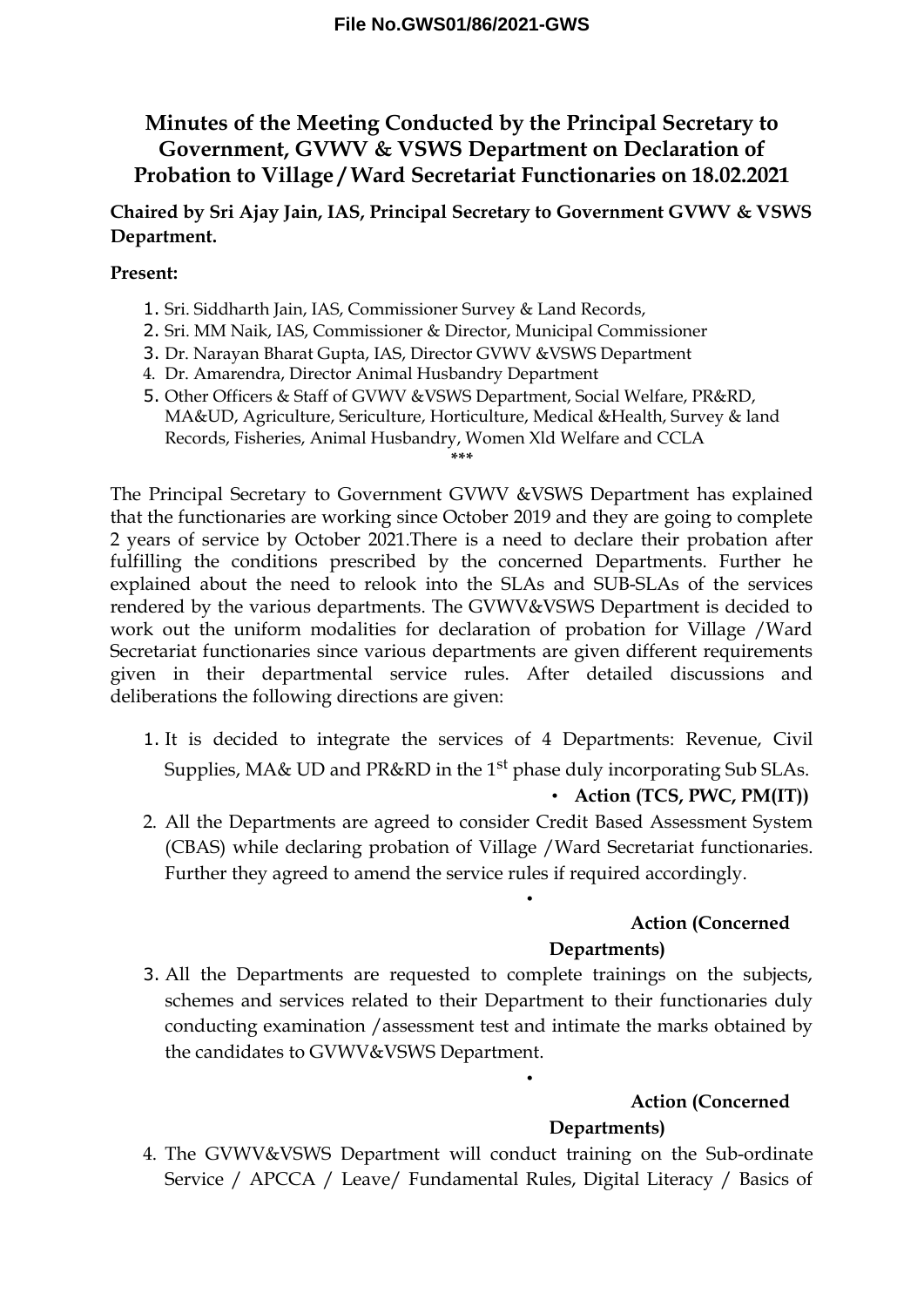Computers, Communication / Soft / Leadership Skills, duly conducting examination /assessment test and intimate the marks obtained by the candidates to the concerned Departments.

•

•

•

•

### **Action (Addl. CLO, Addl. CLO)**

5. Issue instructions to all the Departments to open Service Register of their functionaries in all Village /Ward Secretariats on or before 31<sup>st</sup> March 2021.The GVWV&VSWS Department shall monitor and furnish the progress.

### **Action (Addl. CLO,**

#### **Addl. CLO)**

6. All the Departments are requested to issue detailed instructions regarding sanction of leave other than casual leave duly indicating type of leave and Sanctioning Authority.

### **Action (Concerned**

#### **Departments)**

7. All the departments are requested to furnish the particulars of No. of sanctioned posts, No. of Candidates Recruited, No. of Employees working, No. of Persons resigned and No. of Vacancies available relating to their Village /Ward Secretariat Functionaries.

# **Action (Concerned**

#### **Departments)**

•

8. It is decided to conduct Trainings on virtual mode and necessary expenditure may be met form available funds of APSIRD.

#### **Action (ADC, APSIRD)**

9. Issue instructions to the Municipal Commissioners /MPDOs to issue instructions to all Village /Ward Secretariats' DDOs to allow the Functionaries for attending the trainings conducted by the respective Departments.

#### **Action (Addl.CLO,**

### **Addl. CLO)**

- 10. A file should be circulated to the Government on the following for obtaining orders from the Government.
	- a. Compassionate appointment during the probation period
	- b. Medial Reimbursement / Issue of EHS card during the probation period

•